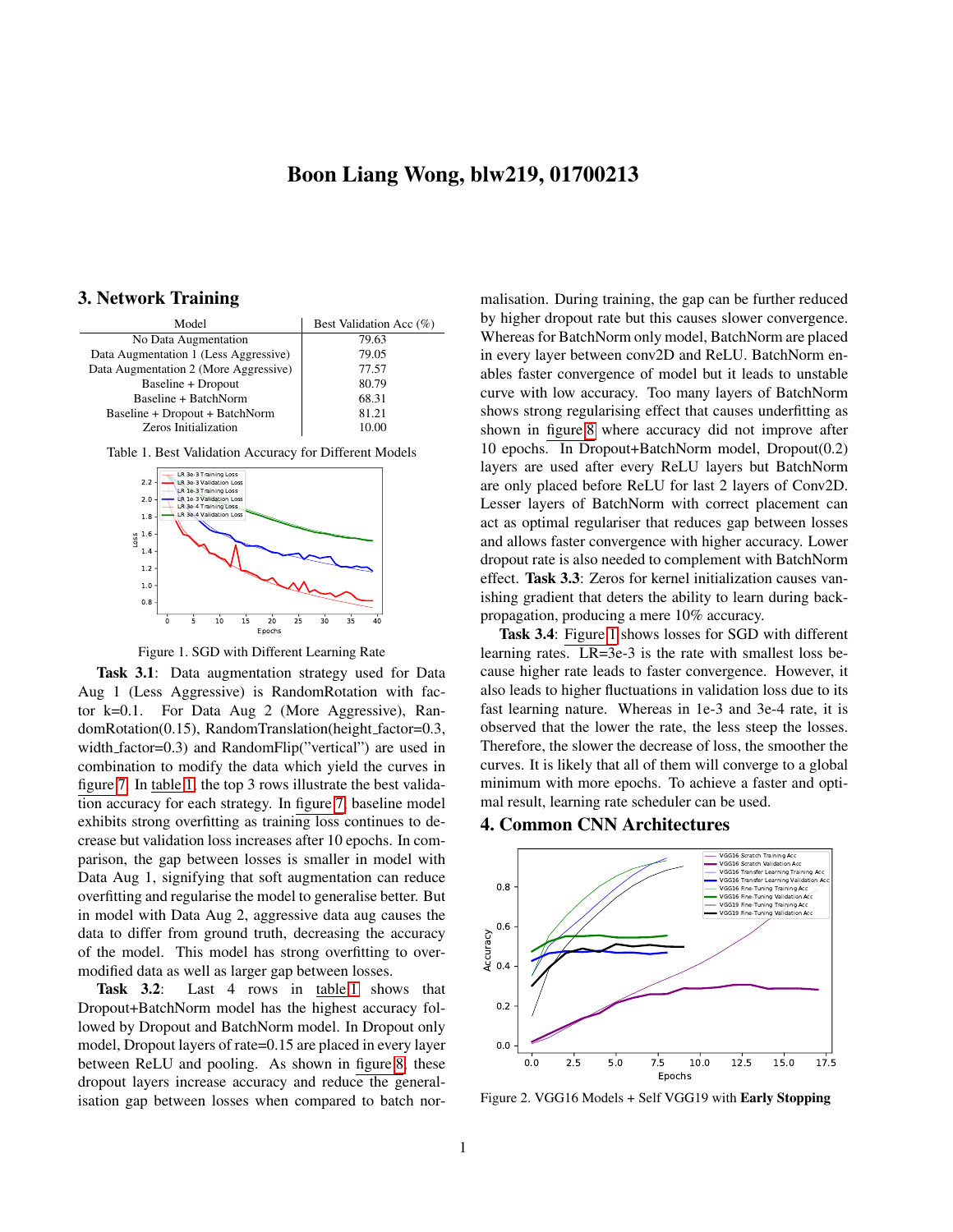| Model         | Test Acc | Train Time     | Epochs | Inference |
|---------------|----------|----------------|--------|-----------|
| VGG16 Scratch | 30.54%   | 62.88 s/epochs | 18     | 0.4106ms  |
| VGG16 TL      | 46.99%   | 26.55 s/epochs | 9      | 0.5357ms  |
| VGG16 FT      | 55.61%   | 62.44 s/epochs | 9      | 0.4063ms  |
| VGG19 FT      | 50.54%   | 72.91 s/epochs | 10     | 0.4708ms  |

<span id="page-1-0"></span>Table 2. Models performance on GPU Tesla P100-PCIE

Task 4.1: Figure [2](#page-0-2) & Table [2](#page-1-0) summarised the performance of VGG16 of different training methods with 64x64 input size. VGG16 Training from Scratch has the lowest test accuracy with longest total training time. This model is trained with random initialisation that requires more computation and epochs in order to converge. While VGG16 TL is trained with shortest time and converged fastest with moderate accuracy as it only requires training for dense layers with other layers being frozen. VGG16 FT has the best performance because FT is trained on top of pre-trained weights from a larger and similar dataset that provides good initialisation. VGG16 FT training time is between scratch and TL as all layers must be fine tuned/modified for specific dataset. Therefore, more features specific to this dataset are explored, producing highest accuracy. To conclude, with pre-trained weights like TL and FT, it reduces overall training time. This is further proven in figure [2](#page-0-2) where it is observed that TL and FT have faster convergence and stopped earlier. Inference time for 3 models are close to each others due to similar architecture and same computation power.

Task 4.2: VGG19 with FT is selected to explore this dataset as it converges relatively fast with reasonable accuracy. Last row of Table 2 shows the results of this model where test accuracy is close to VGG16 FT. Even though VGG19 has 3 extra conv layers but the results are not improved by it. These extra layers did not explore any useful features in first 20 epochs, but it is highly likely that results can be improved with more epochs. Its training time and inference time are also slightly longer per epochs given slightly more complicated architecture. This concludes that inference time depends on network size and complexity of architecture. Side note, InceptionResNetV2 is also explored but the training time is too long for similar accuracy results.

### 5. RNN



<span id="page-1-1"></span>Figure 3. Regression Curve with Different Window Sizes

| Model      | Test Acc | <b>Negative Review</b> | <b>Positive Review</b> |
|------------|----------|------------------------|------------------------|
| Embeddings | 84.93%   | 0.2894                 | 0.2894                 |
| LSTM       | 82.91%   | 3.889e-05              | 0.004875               |
| LSTM GloVe | 86.08%   | 0.002382               | 0.7328                 |

Table 3. Test Acc Sentiment Predictions for Different Embeddings

<span id="page-1-2"></span>

<span id="page-1-3"></span>Figure 4. BLEU Score for Character and Word Level Models

Task 5.1: Figure [3](#page-1-1) shows regression curve of different window sizes with MSE test results in the legend. Window Size of 10, has the lowest test MSE of 40.97 followed by window size of 3, 6 and 15 with test MSE of 48.66, 53.44 and 124.96 respectively. It is observed that the prediction becomes closer to the true peak when the window size increases until a certain size. These prediction curves also have slight delay in time compared to true value. As we know window size determines the length of past data into the network. This implies that by considering only the last 10 months values (window size=10), the network predicts more accurately relative to other window size. This is because window size that is too large leads to overfitting of past values during training and poorer generalization in testing, vice versa for window size that is too small.

Task 5.2: Figure [9](#page-4-2) shows the training and validation curve for text embeddings. It can be seen that LSTM GloVe has the highest test accuracy followed by Embedding and LSTM. The embedding model converges the slowest with moderate test accuracy. While LSTM and LSTM GloVe models exhibit strong overfitting as compared to embedding model. Although LSTM model has lowest test accuracy but it converges the fastest. When GloVe is included in LSTM, the test accurracy is improved with longer convergence. Table [3](#page-1-2) summarises the test accuracy and prediction score of each model. In the prediction assessment, all models are tested against the statement, "the movie is good and not boring" and "the movie is boring and not good" where low score indicates negative sentiment and high score indicates positive sentiment. In table [3,](#page-1-2) LSTM GloVe predicts positive statement and negative statement accurately with appropriate scores. Whereas LSTM model predicts both statements as negative sentiment with high confidence. Embedding model predicts both statements with slightly higher score but gives both the same score because it is lack of RNN and LSTM components to track the order of words,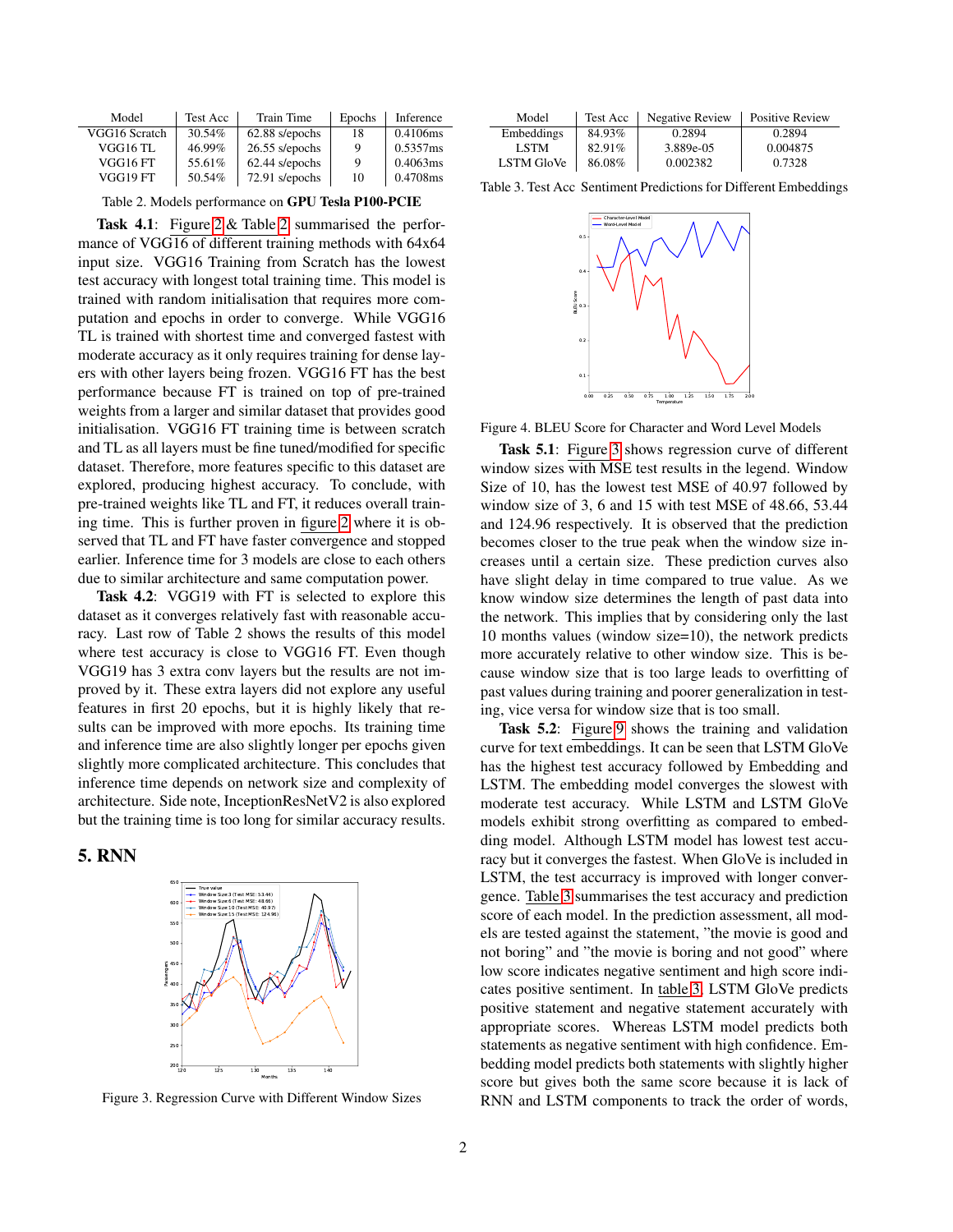hence changing the order of words in statement does not impact the score output. Figure [10,](#page-4-3) [11](#page-4-4) and [12](#page-5-0) show the results of each model towards query word of 8. Since embedding model is trained with IMDB dataset, query word of 8 gives results of a list of compliments in movie comments. While GloVe embedding is trained with variable datasets, the query word of 8 will be paired with numbers closest to it like 7, 9.

Task 5.3: Figure [4](#page-1-3) illustrates the BLEU scores for different temperature values. Temperature value around 0.3 is the best for both models. To summarise, the higher the temperature value, the lower the character-level model BLEU score, while world-level model score is relatively flat and stable. The higher the temperature value, the more variant the output. Therefore, character-level model gives out more spelling errors when temperature increases as it forms sentence character by character. Word-level model avoids this completely as it outputs word by word. When temperature value is close to 0, it is observed that both models generate repetitive grammatically correct sentences. These sentences vary as temperature value increases. Overall, word-level model is a better choice.

### 6. Autoencoders

| Models     | Train Acc | Val Acc | <b>MSE</b> Train | <b>MSE Val</b> |
|------------|-----------|---------|------------------|----------------|
| PCA        | 80.99%    | 81.53%  | 0.0258           | 0.0256         |
| Non-CNN    | 82.25%    | 82.80%  | 0.0227           | 0.0225         |
| <b>CNN</b> | 92.12\%   | 92.48%  | 0.0111           | 0.0112         |

Table 4. Results for Classifier with Different Representations

<span id="page-2-0"></span>

| <b>Loss Functions</b> | <b>MSE</b> Training | <b>MSE</b> Test |
|-----------------------|---------------------|-----------------|
| 1/PSNR                | 0.0070              | 0.0071          |
| <b>MSE</b>            | 0.0059              | 0.0061          |
| <b>MAE</b>            | 0.0057              | 0.0058          |
| Correntropy           | 0.0057              | 0.0062          |

<span id="page-2-1"></span>

| Table 5. Loss Functions MSE |  |  |
|-----------------------------|--|--|
|-----------------------------|--|--|

Noisy Input | 1/PSNR | MSE | MAE | Correntropy | Clean Image



Figure 5. Loss Functions Effect on Denoised Images

<span id="page-2-2"></span>Task 6.1: The architecture for Non-CNN Autoencoder is  $Input \rightarrow FC(128) \rightarrow FC(10)$  $FC(128) \rightarrow [FC(32 * 32) \rightarrow ReLU] \rightarrow Output.$ For CNN Autoencoder, the architecture is  $Input \rightarrow$  $[Conv2D(32) \rightarrow RELU] \rightarrow [Conv2D(64)]$  $RELU \rightarrow [Conv2D(128) \rightarrow RELU] \rightarrow FC(128) \rightarrow$  $RELU \to FC(64) \to RELU \to FC(10) \to RELU \to$  $[Conv2D(64) \rightarrow RELU] \rightarrow [Conv2D(128) \rightarrow$  $RELU \rightarrow [FC(32 * 32) \rightarrow ReLU] \rightarrow Output$ . The kernel size is 3x3 with strides of 2x2 and padding=same.

During training, it is observed that architecture with linear activation performs relatively poor no matter how deep the architecture is. Therefore, in both proposed non-CNN and CNN architectures, RELU activations are used to introduce non-linearity in the architecture to assist the training. As a result, both non-CNN and CNN perform better than PCA showed in table [4.](#page-2-0) In Non-CNN architecture, only 1 dense layer used RELU but the accuracy is improved. Whereas CNN architecture has RELU on every layers including Conv2D, therefore, the accuracy went up to 92%. Apart from RELU, use of convolution layers is a main factor to the results because Conv2D layers are more efficient in feature extraction in images/patterns so autoencoder gets to learn more useful features and produces meaningful representations.

Task 6.2: Table [5](#page-2-1) shows the results for different loss functions and how it can affect the performance of autoencoder. For denoising autoencoder, a range of loss functions such as 1/PSNR, MAE, MSE and Correntropy were used to determine the best loss function for the task. In figure [5,](#page-2-2) we can visualise the effect of custom loss functions. Based on Table [5,](#page-2-1) MAE performs the best numerically where loss function improves results by changing squared terms in MSE to absolute difference. However, I believe that in figure [5,](#page-2-2) Correntropy loss function produces clearest denoised images among others since the difference in MSE error is almost negligible. As investigated in paper [\[1\]](#page-4-5), Correntropy is insensitive to outliers and has better generalization performance, therefore, it focuses on denoising the noise closer to mean which is excellent for this task.

#### 7. VAE GAN

| Model                   | <b>MSE</b> Test | <b>Inception Score</b> |
|-------------------------|-----------------|------------------------|
| VAE with KL (dim 10)    | 0.0118          | 7.31                   |
| VAE without KL (dim 10) | 0.0059          | 5.90                   |
| $GAN$ (dim $10$ )       | 0.0057          | 8.27                   |

<span id="page-2-3"></span>Table 6. MSE & Inception Scores for VAEs and GAN

Task 7.1: In table [6,](#page-2-3) VAE wihout KL has better MSE results than VAE with KL but the inception score for VAE without KL is lower, implying that the quality of generated data is lower than VAE with KL. Therefore, we can conclude that KL divergence plays a huge role in improving the generated data. Essentially, KL divergence loss function encourages similar resentation for each input by minimising the divergence of probability distribution from desired distribution. It acts as a penalty/regularisation term that helps the latent space representation to be close to standard normal distribution, preventing it from producing incomplete and discontinuous data.

However, GAN outperforms VAE models with highest inception score. The generated images are much more sharper but it is harder to train in terms of training time. GAN consists of both generator and discriminator net-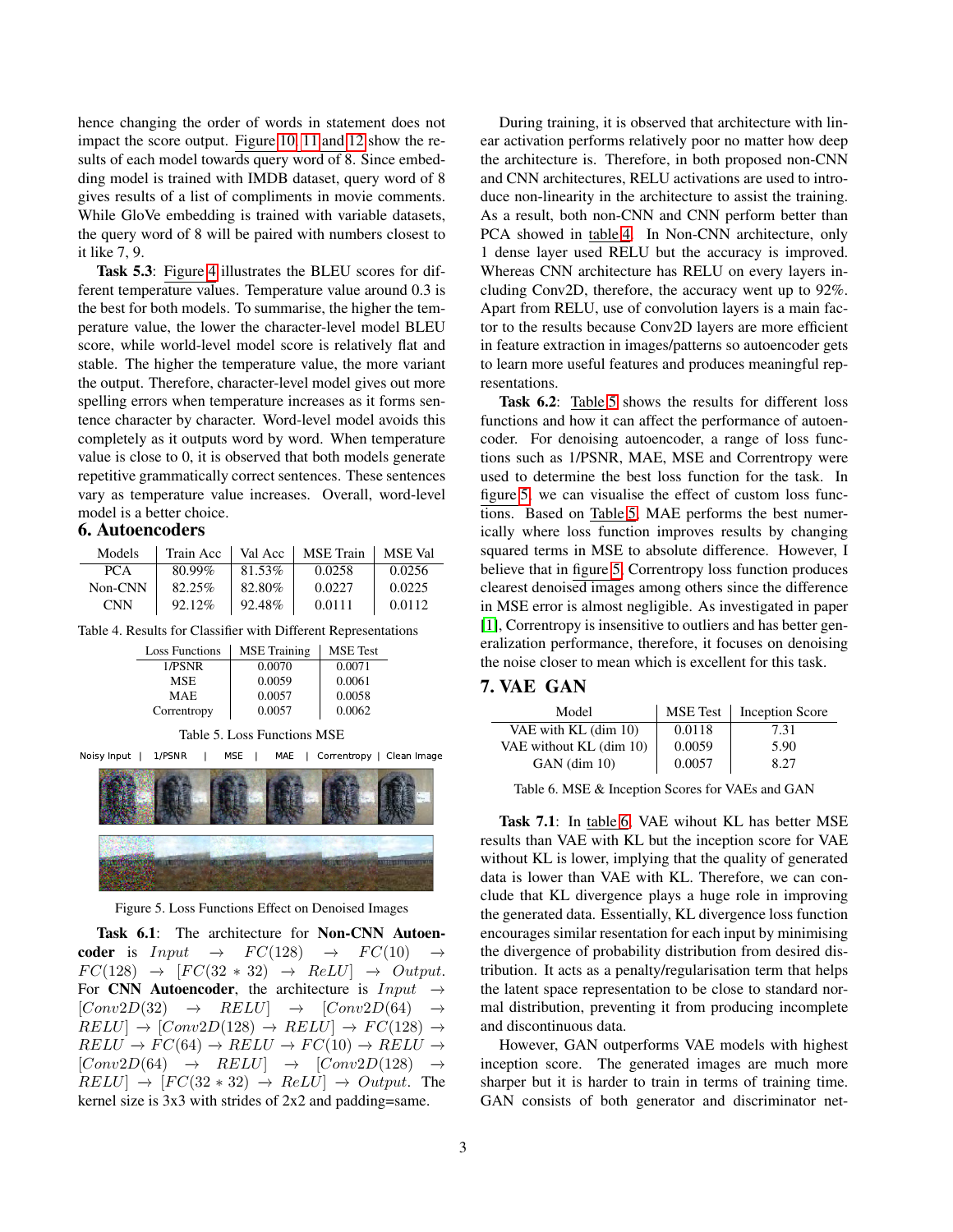works, where discriminator contributes enormously in improving generator through min/max game and generator is forced to create samples that can confuse powerful discriminator which explains its high inception score. However, the observed generated data are less diverse compared to VAE. This is because GAN experiences mode collapse which can be seen from consistent oscillations in the loss plot of generator model. To beat the discriminator, the generator model finds a type of data that is easily able to fool the discriminator and thus keeps generating that one type. The entire generator model will over-optimize on that distribution of data because there's no incentive to explore other distributions. Last but not least, since inception score is still high, we can say that the quality of generated data outweights the variant of data as the metric evaluates both aspects.

Task 7.2: Figure [13](#page-5-1) shows MAE scores and generated images of both MAE and cGAN models. In the first row, MAE model achieves lower MAE errors than cGAN model. For the rest of the rows, MAE model is still very comparable with cGAN numerically. The generated visual images say otherwise; cGAN generated images are significantly better than MAE models visually. This indicates that MAE model might not be a better model even though the quantitative results are excellent. As aforementioned, cGAN/- GAN model has to fool a strong discriminator during training, this means that even though some output might have higher MAE error but it still managed to fool the discriminator, producing more reliable visual output despite being far from ground truth numerically. Since the task is recolourisation of image, MAE model approach of predicting RGB image using mean absolute error loss will only produce images that are near ground truth numerically in L1 sense. Therefore, MAE generated images are less coloured compared to cGAN. Hence, cGAN approach to predict the RGB pixel-wise values of a B&W image together with discriminator will produce a better qualitative results.

#### 8. Reinforcement Learning



<span id="page-3-0"></span>Figure 6. SARSA & Q-Learning with Different Policies

Task 8: Figure [6](#page-3-0) illustrates the average reward for last 50 episodes of Q-Learning and SARSA with  $\epsilon$ -greedy and Softmax policies. Appendix [F](#page-5-2) shows key modifications to act and replay from the DQNAgent to implement different approaches. From figure [6,](#page-3-0) Q-Learning & SARSA with  $\epsilon$ greedy policy have better performance and converge faster to its peak value of reward when compared with softmax policy (temperature=0.025). To explore further about on/off policy, it is observed that SARSA with  $\epsilon$ -greedy policy has the best results in terms of both convergence and stability in learning where reward remains at 200 when trained for further episodes. This is because both SARSA's (on-policy) acting and updating policy are  $\epsilon$ -greedy, unlike Q-Learning (off-policy), its acting policy is  $\epsilon$ -greedy but updating policy is greedy. On policy like SARSA is particularly useful when optimizing the value of an agent that is exploring. Whereas off-policy like Q-learning is generally more explorative, so it will suffer more in divergence from optimal policy. Qlearning (and off-policy learning in general) also has higher per-sample variance than SARSA, one of the reasons for slow convergence. To conclude, Q-learning learns the optimal policy directly when exploring, whilst SARSA learns a near-optimal policy by optimising it whilst exploring. So if conversative method is preferred, SARSA should be used instead of Q-Learning.

For softmax policy $(0.025)$ , we can see that it does not perform as good, however, in figure [14,](#page-5-3) it is observed that temperature value in softmax greatly affects the performance of both SARSA and Q-Learning. As learned in RNN task, higher temperature means more variant, making it more explorative, speeding up the convergence to find the optimal policy. However, high temperature value comes with a cost of being unstable in further episodes, there's large probability that the model might diverges from optimal policy. To explain further, in  $\epsilon$ -greedy policy, agent goes into random action with probability  $\epsilon$ , the available random actions are then chosen uniformly (equally good). In reality, certain random actions are worse than others. Softmax policy helps to select these random actions with probabilities proportional to their current values. The idea is good but Softmax policy might still fall away from optimal because it might focuses too much on the current best value (so setting good temperature value is instrumental in achieving good results with fast convergence).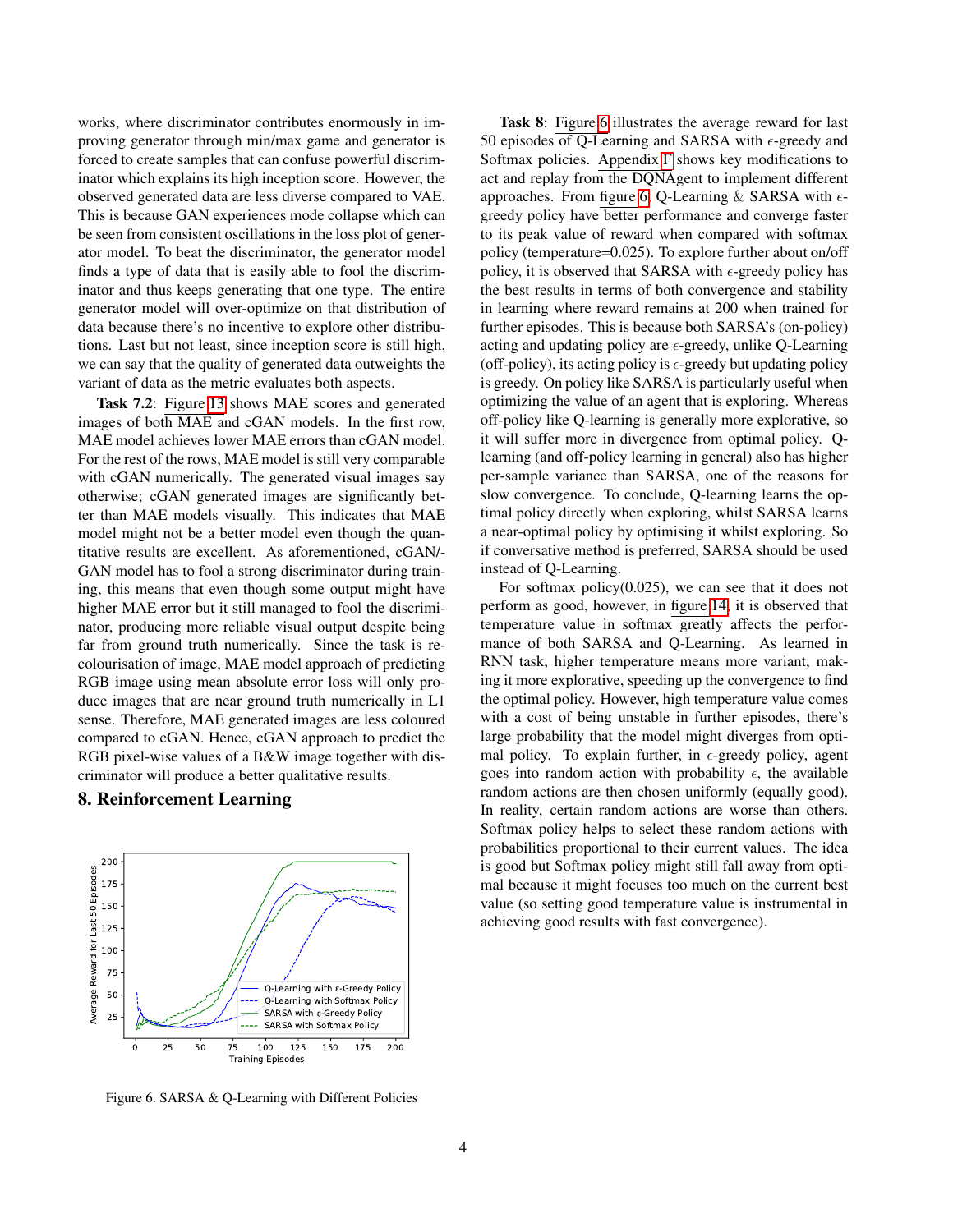# References

<span id="page-4-5"></span>[1] J. C. Principe and A. G. Singh. A loss function for classification based on a robust similarity metric. 2010.

# Appendix

### A. Data Augmentation Effect on Losses



<span id="page-4-0"></span>Figure 7. Losses for Different Data Augmentation Strategies

### B. Effect of Dropout and Batch Normalization



<span id="page-4-1"></span>Figure 8. Accuracy Plot to investigate the effect of Dropout, Batch-Norm Zeros

# C. Training and Validation Accuracy Curve for Text Embeddings



<span id="page-4-2"></span>Figure 9. Training and Validation Accuracy Curve for Different Text Embeddings

# D. Text Embeddings

| Embedding value of $\{:\s$ is $\{:\f$ 8 5.6953473 |  |
|---------------------------------------------------|--|
| Most 10 similar words to 8                        |  |
| 1: excellent                                      |  |
| 2: highly                                         |  |
| 3: wonderful                                      |  |
| 4: perfect                                        |  |
| 5: recommended                                    |  |
| 6:9                                               |  |
| 7: superb                                         |  |
| 8:7                                               |  |
| 9: favorite                                       |  |
| $10:$ today                                       |  |
|                                                   |  |

<span id="page-4-3"></span>Figure 10. Embedding Model results for Query Word=8

| Embedding value of $\{ :s\}$ is $\{ :f\}$ 8 -0.1333306<br>Most 10 similar words to 8 |  |  |
|--------------------------------------------------------------------------------------|--|--|
| 1: fascinating                                                                       |  |  |
| $2: \text{ages}$                                                                     |  |  |
| 3:9                                                                                  |  |  |
| 4: anime                                                                             |  |  |
| 5: available                                                                         |  |  |
| 6: titanic                                                                           |  |  |
| 7: highly                                                                            |  |  |
| 8: blake                                                                             |  |  |
| 9: brilliant                                                                         |  |  |
| 10: elephant                                                                         |  |  |

<span id="page-4-4"></span>Figure 11. LSTM Model results for Query Word=8